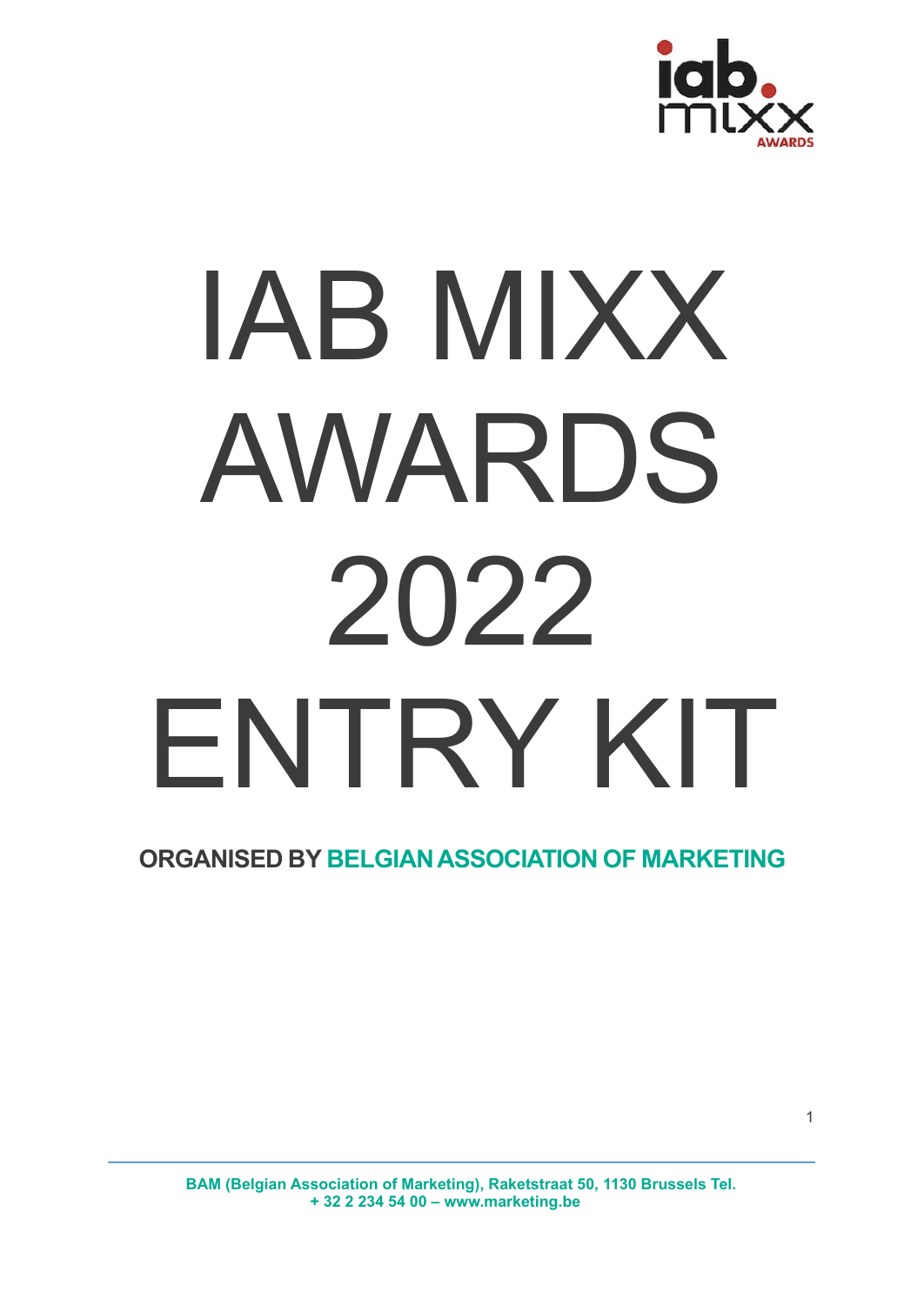

# Table of content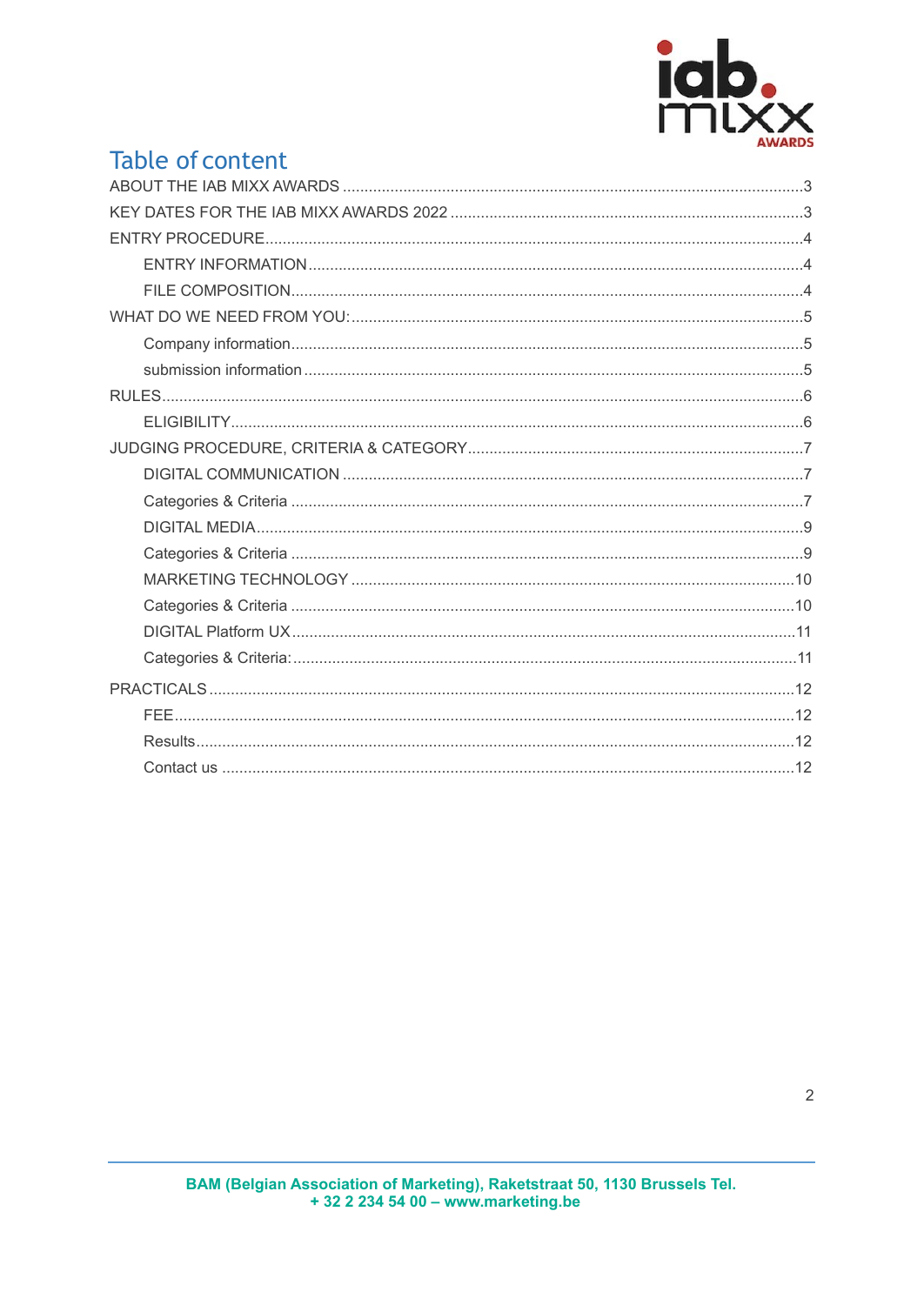

# <span id="page-2-0"></span>**ABOUT THE IAB MIXX AWARDS**

The "IAB MIXX Marketing and Interactive Excellence Awards" are a recognition for the best digital experiences of the year. 4 jury's will evaluate the submitted cases within 4 main domains:

- 1. Digital Communication
- 2. Digital Media
- 3. Digital Design UX
- 4. Digital Marketing Technology

**The IAB MIXX Awards is an international initiative organized in Belgium by the Belgian Association of Marketing and Best of Publishing, publisher of Inside Magazine and Digimedia.be.**

**For further details, please visit** <https://submit-iabmixxawards.be/>

# <span id="page-2-1"></span>**KEY DATES FOR THE IAB MIXX AWARDS 2022**

- June 1 September 12: Call for cases
- September 12 September 26: Quality check by the Belgian Association of Marketing
- September 26 October 4: Online judging by the juries
- October 7: Jury deliberation
- October 19: Award Ceremony

**Please make sure you read the Entry Procedure and Rules before registering or completing your entry form.**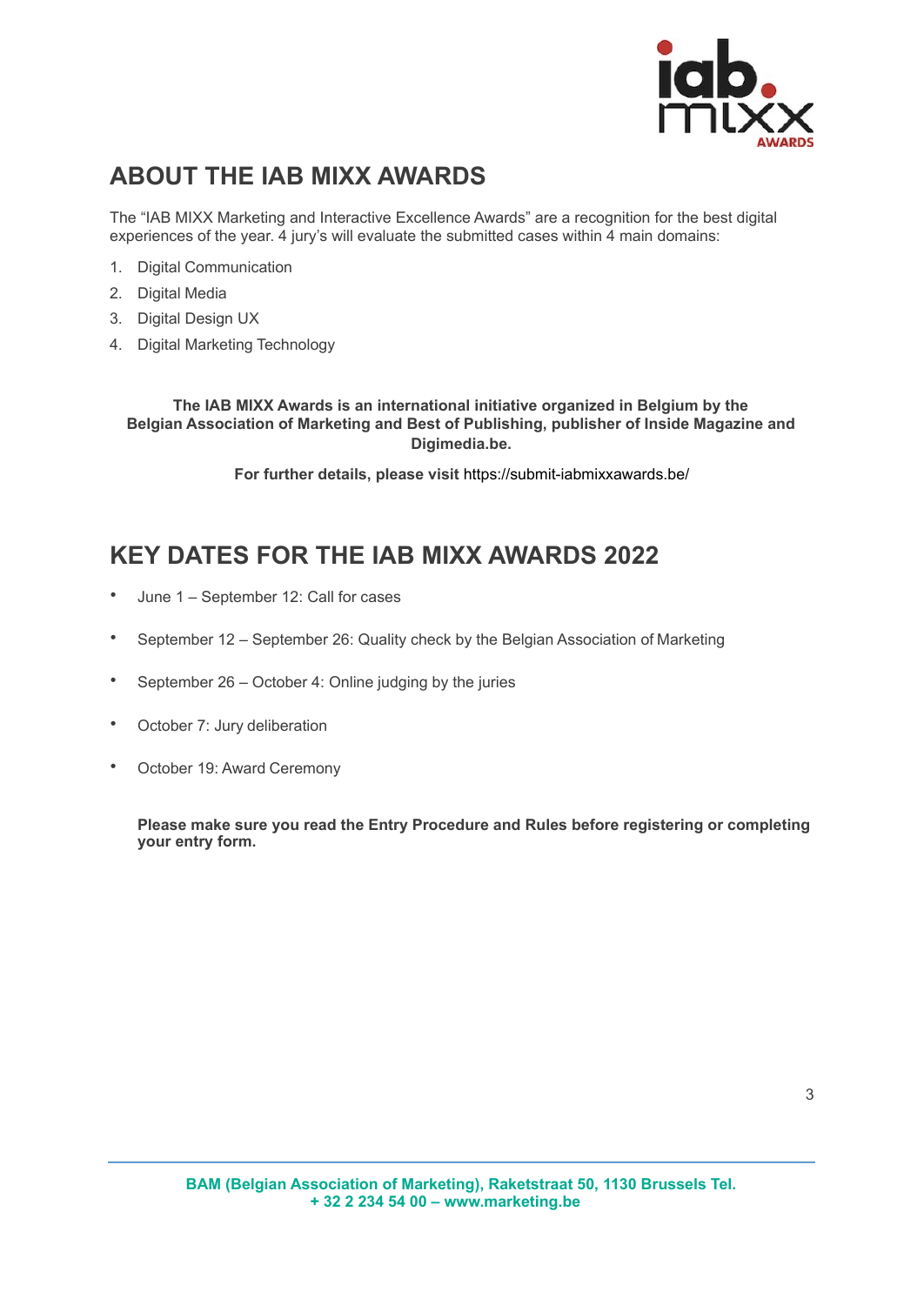# <span id="page-3-0"></span>**ENTRY PROCEDURE**



## <span id="page-3-1"></span>**ENTRY INFORMATION**

Please make sure all information including campaign/product/tool name, client (if applicable), submitting participants and credits is referenced and spelled exactly as it should appear in information for the media, on trophies, in the IAB MIXX Awards Winners' Gallery, and on printed and multimedia presentation materials for the Awards Gala.

We respect that entries may have information deemed confidential. For this reason, you will have the opportunity in the online entry form to indicate whether or not publishing permission is granted for the written briefs section of the entry form.

**Entries must be submitted by midnight on September 12, 2022**

## <span id="page-3-2"></span>**FILE COMPOSITION**

Ensure you submit all entry materials exactly as they were requested**. Any missing material or information can result in disqualification.**

**The written brief** is the most important part of the entry because it frames the business challenge and illustrates the creative approach as well as the effectiveness of the entry.

- **English is mandatory for the written brief : No other language will be accepted (nor French, nor Dutch !!!)**
- The best briefs explain the competitive environment, the objectives and goals, and any evidence of performance. The brief should respond to the judging criteria (limited to 500 words).
- Briefs should be clear, concise and free of jargon and exaggeration.
- Each Jury analyses the entries in their categories. The judging criteria defer per Jury as explained further in this document.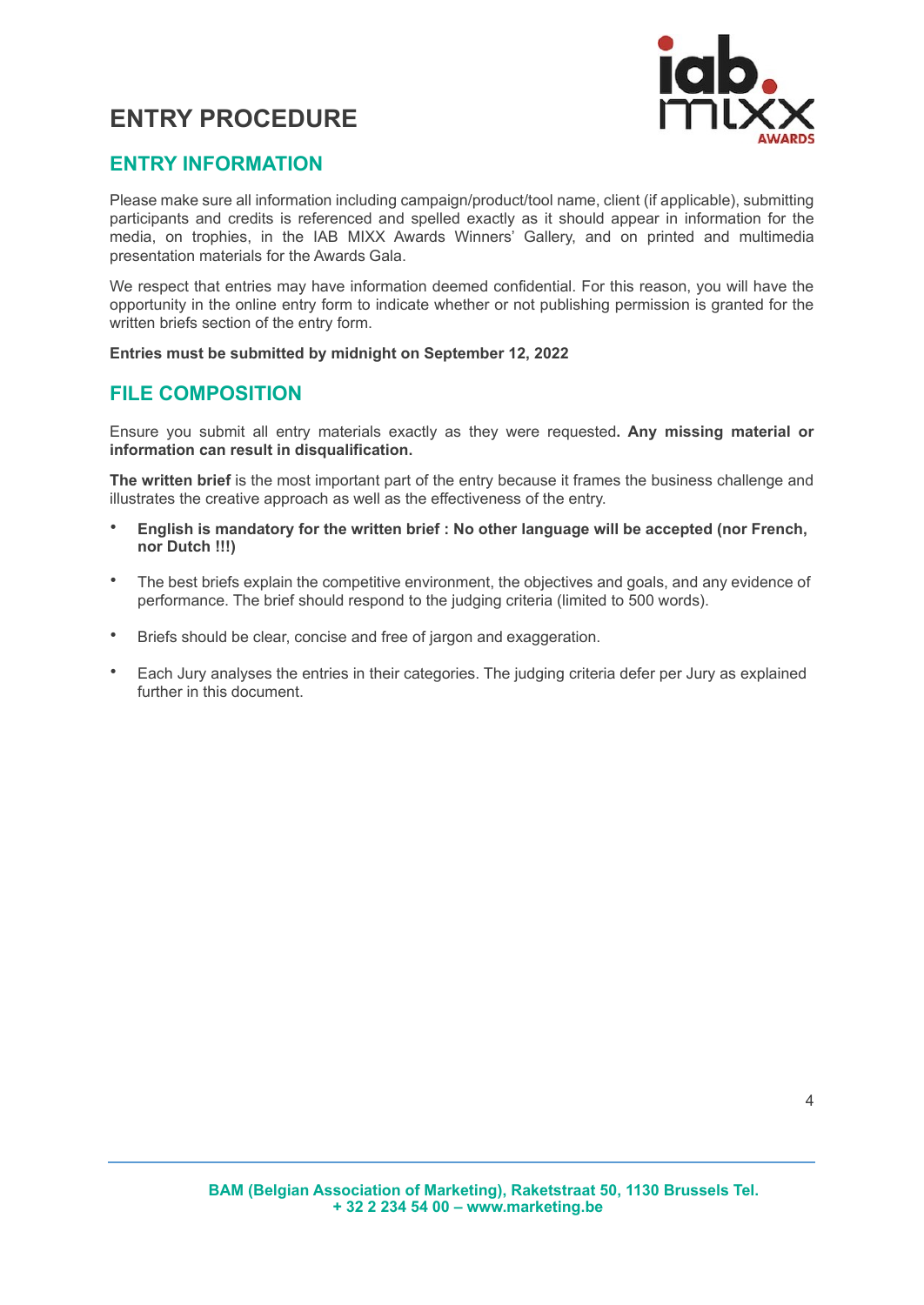

# <span id="page-4-0"></span>**WHAT DO WE NEED FROM YOU:**

# <span id="page-4-1"></span>**COMPANY INFORMATION**

- Contact details of the person in charge of the submission: Company/ Name/First name/Function/Mobile/Address/Postcode/City/VAT
- Contact details submitter: Company name/ Logo (300 dpi)/URL/Key contact name/ Key contact first name/Email/Mobile
- Contact details other parties involved (if any): Company name/ Logo (300 dpi) )/URL/Key contact name/ Key contact first name/Email/Mobile
- Contact details client (if any): Company name/ Logo (300 dpi) )/URL/Key contact name/ Key contact first name/Email/Mobile

# <span id="page-4-2"></span>**SUBMISSION INFORMATION**

- Name of the submitted case
- Selected category(ies)
- Written brief (in English Max 500 words adaptable per category)
- Case Image (300 dpi)
- **Video presentation (120 sec. max) : a video longer than 120 seconds will not be reviewed**
- Period (Digital Communication & Digital Media only)
- Media used: Images/URL of different media (Digital Communication & Digital Media only)
- Other material (All categories)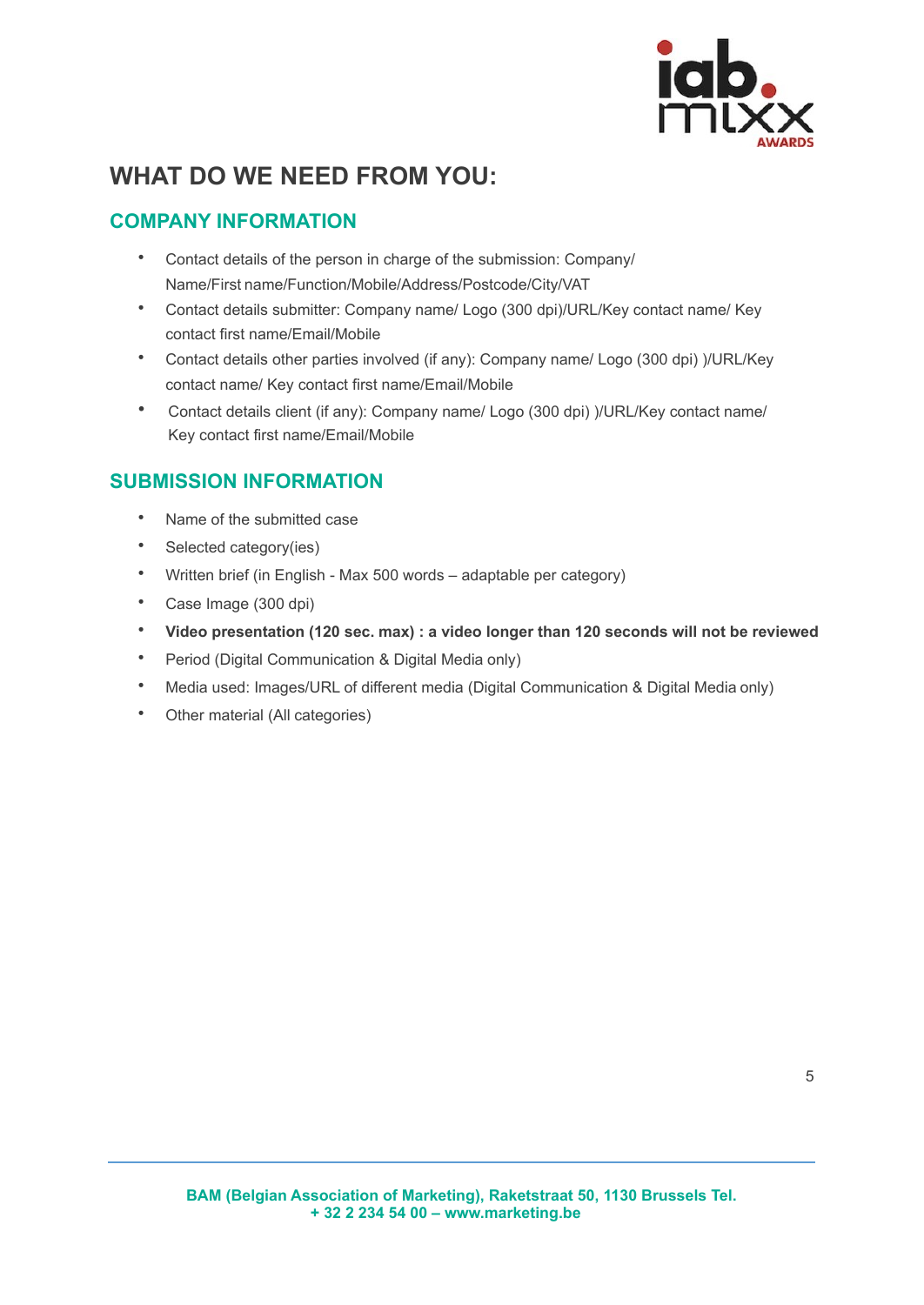

# <span id="page-5-0"></span>**RULES**

# <span id="page-5-1"></span>**ELIGIBILITY**

- 1. The IAB MIXX Awards are open to all creative, design or media agencies, advertisers, independent parties, media sales houses, technology providers, BAM members and BAM non-members.
- 2. All entries within the Digital Communication & Digital Media categories should have run in Belgium between September 1<sup>st</sup>, 2021 until September 1<sup>st</sup>, 2022 and should be conceived by the submitting company.
- 3. All entries within the Design & UX category should have been conceived in Belgium between September  $1<sup>st</sup>$ , 2021 till September  $1<sup>st</sup>$ , 2022 by the submitting company.
- 4. All entries within the Digital Marketing Technology category should have been developed by the submitting company.
- 5. Submitters are responsible for registering and uploading their case(s). In case several parties worked together, the leading party should enter the case and the other party can be mentioned in the section 'Summary/Period'.
- 6. Everyone can enter one or several cases in one or several categories. Each submission may be entered into a maximum of 3 categories but must be written differently each time to reflect the category's particular emphasis. Not all combinations are allowed.
- 7. An "Entry" means one case (campaign/artwork/product/tool) with one choice of category. Should you enter the same case in, e.g. three categories, these represents three entries and therefore three entry fees. For more information, please see " PRACTICAL".
- 8. All entries need to be uploaded by midnight on September 12, 2022
- **9. If the entry fee is not paid by October 1st 2022, the submission(s) will be automatically disqualified.**
- 10. **Each entry has to be submitted in English : no other language is accepted** Creative Material (print & audio-visual) can be submitted in the original language. Entries must include a written case brief in English. The written brief is limited to 500 words. Video case presentation is limited to 120 seconds.
- 11. If there is less than 5 entries in a category, the IAB MIXX Awards organizers reserves the right to cancel the entire category.
- 12. Work submitted must be original or you must have secured rights to submit it. You cannot include any work to which you do not have the rights. However, stock music/ images are allowed if you have the rights to use them.
- 13. By entering your work for the competition, BAM is automatically granted the right to make copies, reproduce, or display the case material for education and publicity purposes. If you are a winner, you case material can be used in the online winners' gallery on the website of the Belgian Association of Marketing.
- 14. Submissions should reflect work that was carried out predominantly by the submitting company, and the role of collaborating (creative and media) participants and key individuals should bereferenced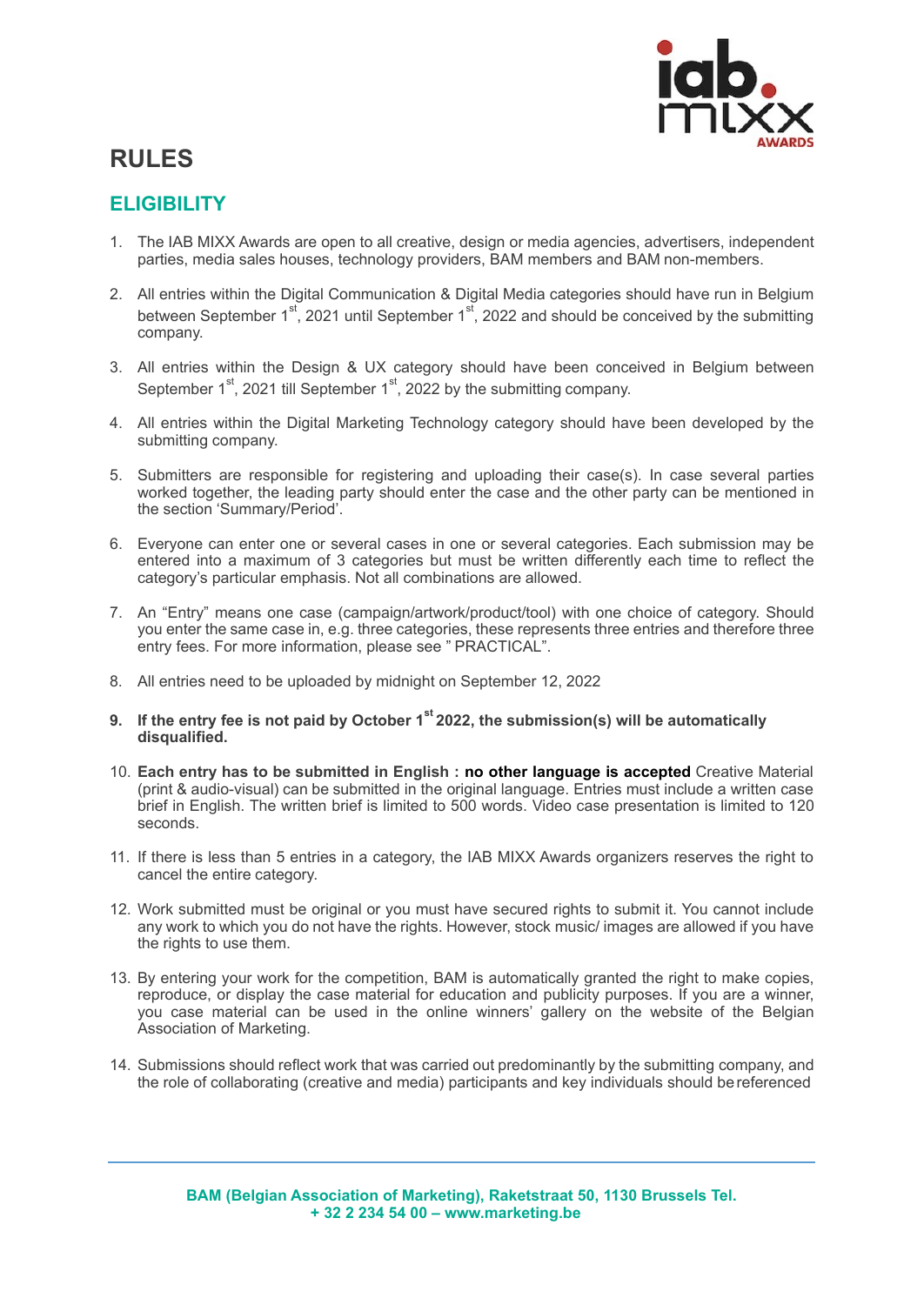

<span id="page-6-0"></span>There are 4 juries categories. More than one category may be chosen per jury/programme. However, each submission must be compliant with the criteria per category. In case you have questions regarding the categories, you can contact [Nathalie.prieto@marketing.be](mailto:Nathalie.prieto@marketing.be)

# <span id="page-6-1"></span>**DIGITAL COMMUNICATION**

### <span id="page-6-2"></span>**CATEGORIES & CRITERIA:**

#### **1. BEST CAMPAIGN - COMMERCIAL**

Awards the best campaign that mainly used digital channels (display, video, social, DOOH, emailing…) and who had a **commercial** objective, either in B2C, B2B of B2E. This campaign can be short term or long term. The case shows how the digital channels are used in the campaign and how the different touchpoints are combined to get the best result. This category is not about individual techniques, it is about the different techniques responding to each other.

#### **Criteria:**

- **Insight and strategy (33%)**: *How was the campaign built to reach its objectives, what was the strategy behind the campaign, How effective was your use of media and targeting*
- **Creativity (33%):** *Demonstrate the relation between a big idea and the digital execution.* • **Results / Engagement (33%):**
	- *What effect did the campaign have in the market? Show figures*

#### **2. BEST CAMPAIGN – NON COMMERCIAL**

Awards the best campaign that mainly used digital channels (display, video, social, DOOH, emailing…). and who had a **non commercial** objective (such as Charity, Non For Profit campaigns,…). This campaign can be short term or long term. The case shows how the digital channels are used in the campaign and how the different touchpoints are combined to get the best result. This category is not about individual techniques, it's about the different techniques responding to each other.

#### **Criteria:**

- **Insight and strategy (33%)**: *How was the campaign built to reach its objectives, what was the strategy behind the campaign, How effective was your use of media and targeting*
- **Creativity (33%):** *Demonstrate the relation between a big idea and the digital execution.*
- **Results / Engagement (33%):** *What effect did the campaign have in the market? Show figure*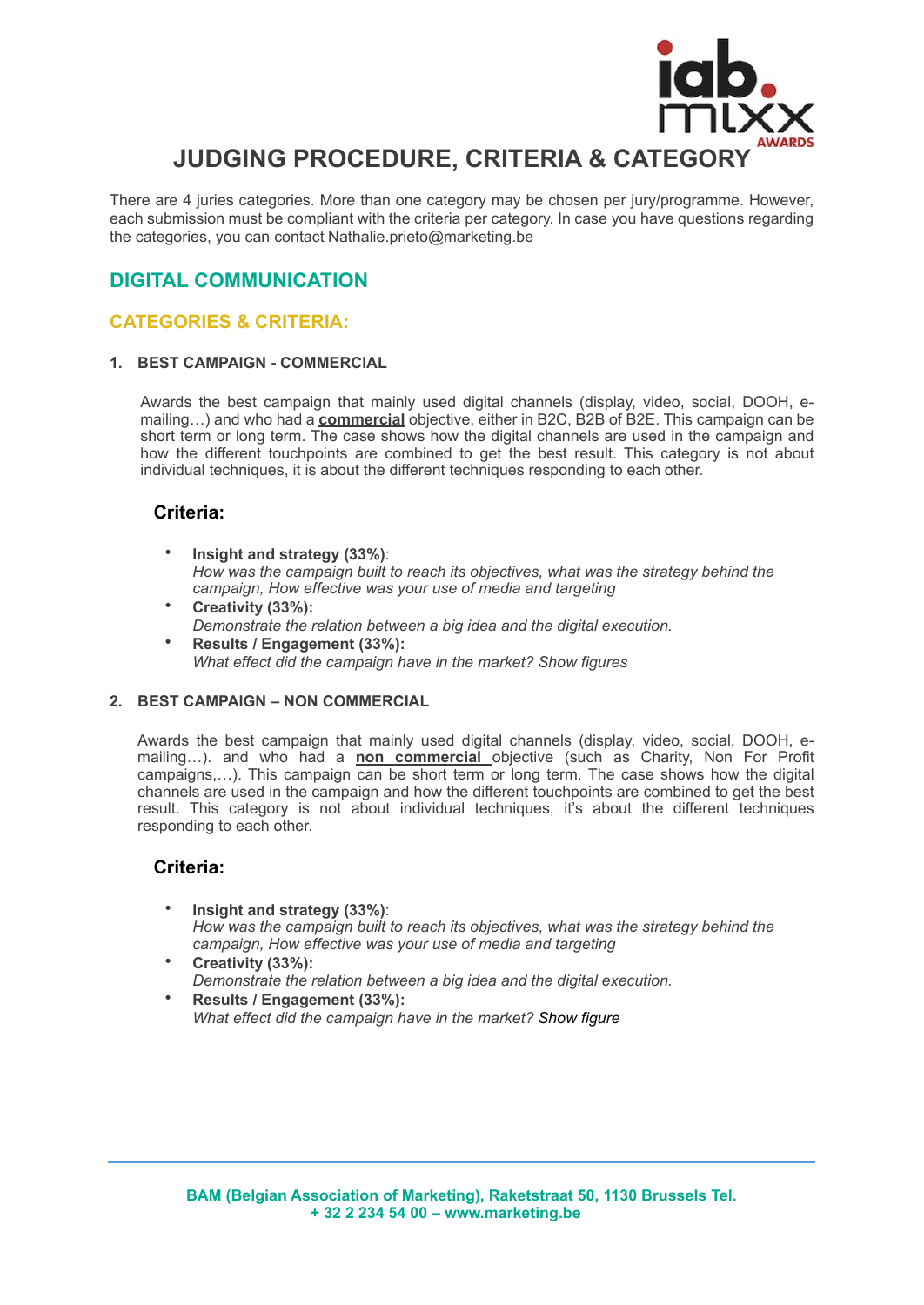

## <span id="page-7-0"></span>**DIGITAL MEDIA**

#### **CATEGORIES & CRITERIA:**

#### **1. BEST MEDIA ENGAGEMENT CAMPAIGN**

Awards the best digital campaign behind the different touchpoints. The jury will focus on Media technicity (what audience and/or optimization tools and technologies were used) & Results. The submissions in this category can include any type of digital media (including DOOH, digital radio, addressable tv- advertising…)

#### **Criteria**

- **KPI (businesswise), objectives (25%)**
- **Media Strategy (25%)**
- **Media Creative approach/ Innovating strategy (25%)**
- **Results (25%):** *Figures Results, useful score, brand recognition and lift, brand consideration, reach on target…*

#### **2. BEST USE OF ADVERTISING TECHNOLOGY**

Awards the best use of Ad tech (Virtual reality, artificial intelligence, blockchain, DMP, DSP,SSP…) within a campaign. The jury will focus on how the tool(s) has been used and how it helped to achieve the objectives

#### **Criteria**

- **Figures Results (25%)**
- **Future Vision (creative use) (25%)**
- **Media Creative approach/ Innovating strategy (25%)**
- **Added Value to the campaign (25%)**

#### **3. BEST E-COMMERCE MEDIA CAMPAIGN**

Awards the best xxxxxxxx

#### **Criteria**

- **Business results (25%):** *Usability, impact on sales…*
- **Optimization E-commerce Media campaign:** *Targeting, retargeting, conversions,*
- **Media Mix**
- **Full funnel strategy:** *Touch points off & online*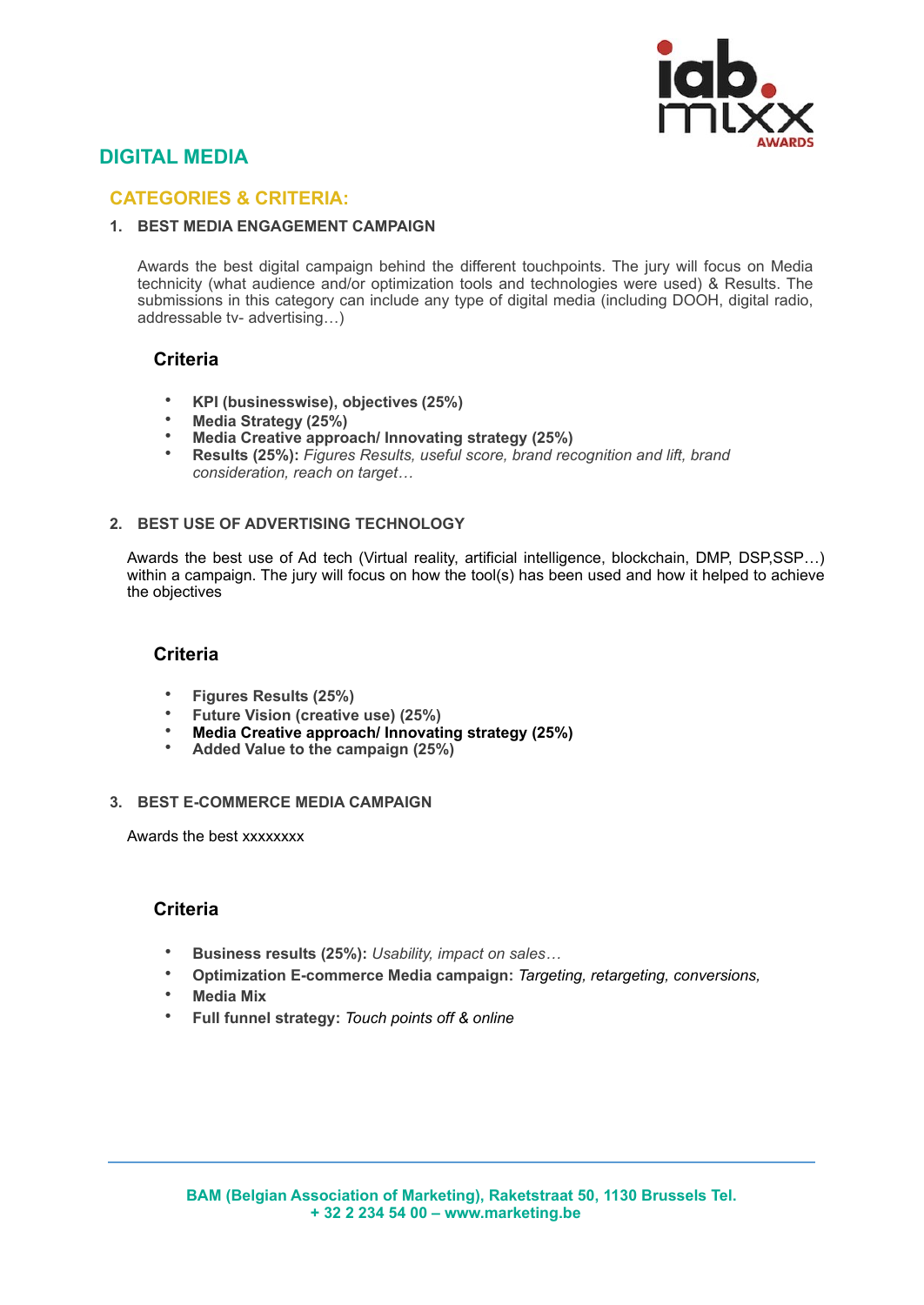

# <span id="page-8-0"></span>**DIGITAL MARKETING TECHNOLOGY**

#### <span id="page-8-1"></span>**CATEGORIES & CRITERIA:**

#### **1. BEST BELGIAN MARKETING TOOL**

Awards the best marketing tool (Artificial intelligence, chatbot, virtual reality, 3D, blockchain, voice marketing, DMP, DSP, SSP...). Technology is the base of the evolution of the marketing activities nowadays. Submissions in this category have to proof how innovative they are and how unique they are in helping actors (advertisers, agencies, media agencies…) in the marketing industry. This must be defended on the basis of a concrete case showing the added value for a client through specific KPIs

#### **Criteria**

- **Dashboarding/reporting (20%)**
- **Penetration (20%)**
- **Innovation (20%)**
- **Added Value (20%)**
- **Time Efficiency (20%)**

#### **2. BEST INTERNATIONAL MARKETING TOOL**

Awards the best marketing tool (Artificial intelligence, chatbot, virtual reality, 3D, blockchain, voice marketing, DMP, DSP, SSP...). Technology is the base of the evolution of the marketing activities nowadays. Submissions in this category have to proof how innovative they are and how unique they are in helping actors (advertisers, agencies, media agencies…) in the marketing industry. This must be defended on the basis of a concrete case showing the added value for a client through specific KPIs

#### **Criteria**

- **Dashboarding/reporting (20%)**
- **Penetration (20%)**
- **Innovation (20%)**
- **Added Value (20%)**
- **Time Efficiency (20%)**

#### **3. BEST USE OF DATA TECHNOLOGY**

Awards the best use of any technology to manage and activate data in a specific purpose for a client. Data has become unavoidable in today's martech world and it will be more and more complicated in the future to manage customer data. This award recognizes technology that helps a company to manage and activate its data in the most optimal way and brings real value to its day-to-day business.

#### **Criteria**

- **Dashboarding/reporting (20%)**
- **Penetration (20%)**
- **Innovation (20%)**
- **Added Value (20%)**
- **Time Efficiency (20%)**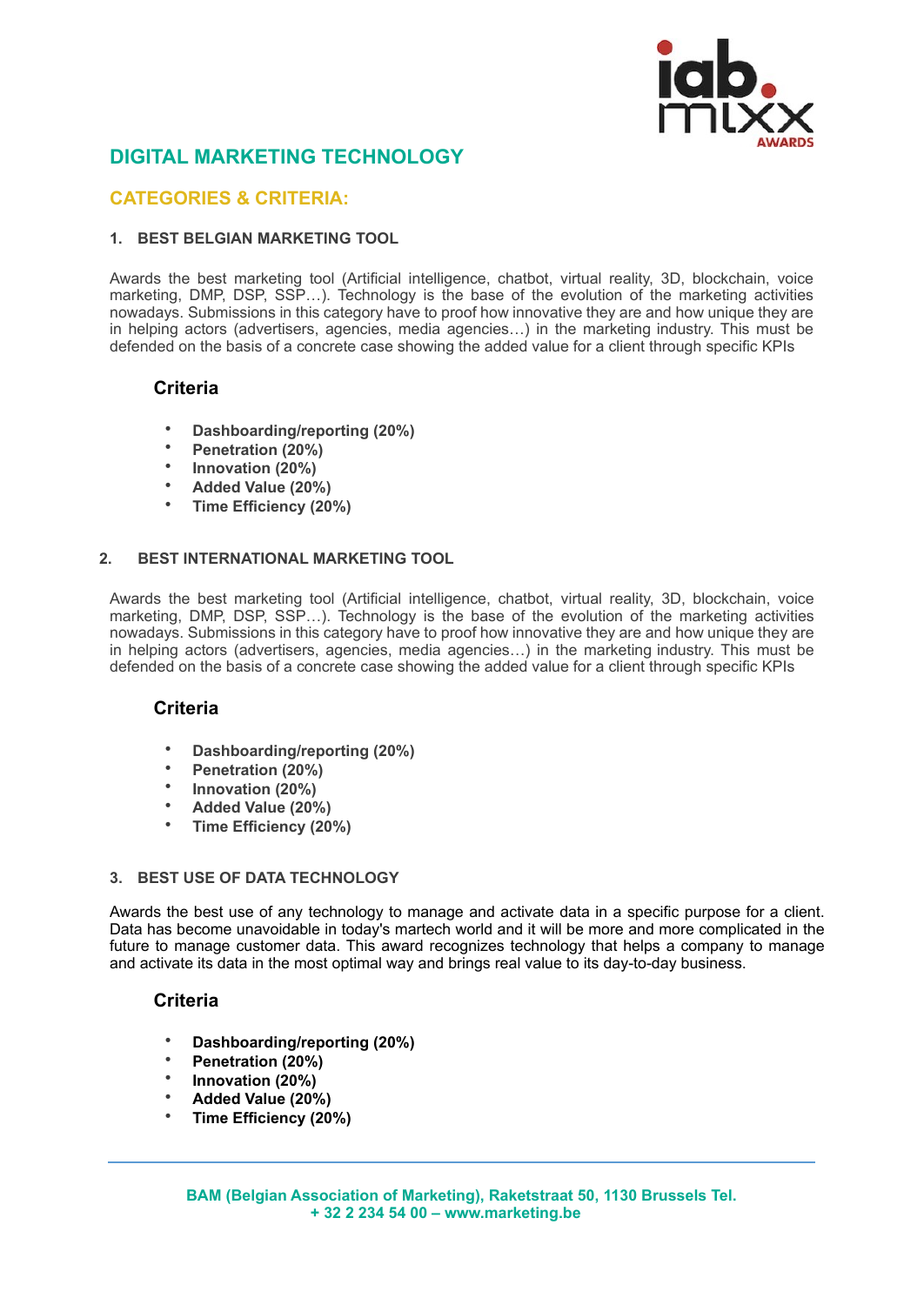## <span id="page-9-0"></span>**DIGITAL DESIGN & UX**

#### **CATEGORY & CRITERIA:**

#### **1. DIGITAL CRAFT**



In an online environment where the focus is on the efficiency and ROI of the platforms that we develop and in the light of a cookieless world, these awards celebrate the skill, talent and flair required to deliver beautifully executed ideas in the context of a digital campaign or a platform. It shows how the richness of digital can add to the experience of the consumer. Loyalty to the platform or a brand is not only the transactional gain for the consumer, it is also in how an idea can be brought to life. These can be but are not limited to digital illustration, online video or digital footage, motion graphics or sound design. The entries need to demonstrate a great combination of form and function in a digital context.

#### **Criteria**

- **Idea (40%)**
- **Execution (40%)**
- **Results (20%)**

#### **2. UX/UI/JOURNEY DESIGN**

These entries show a seamless and consistent user experience at every point of interaction. Rewards are given based on the focus of the responses of the user, the structure and the usability of the entry project. Special attention is given to the aesthetic composition of graphical design.

#### **Criteria**

- **UX Design (40%)**
- **UI Design (40%)**
- **Results (20%)**

#### **3. EXPERIENCE DESIGN: MULTI-PLATFORM**

In this category, we are looking for immersive digital experiences that are set up to increase the engagement with the consumer. These may include large or small scale digital experiences like VR, AR installations, voice activated technologies, multi-screen or multi-dimensional experiences. We are not looking for art installations. These need to be instrumental for a brand or organization to tighten the relation with its prospects, client or consumers

#### **Criteria**

- **Idea (40%)**
- **Execution (40%)**
- **Results (20%)**